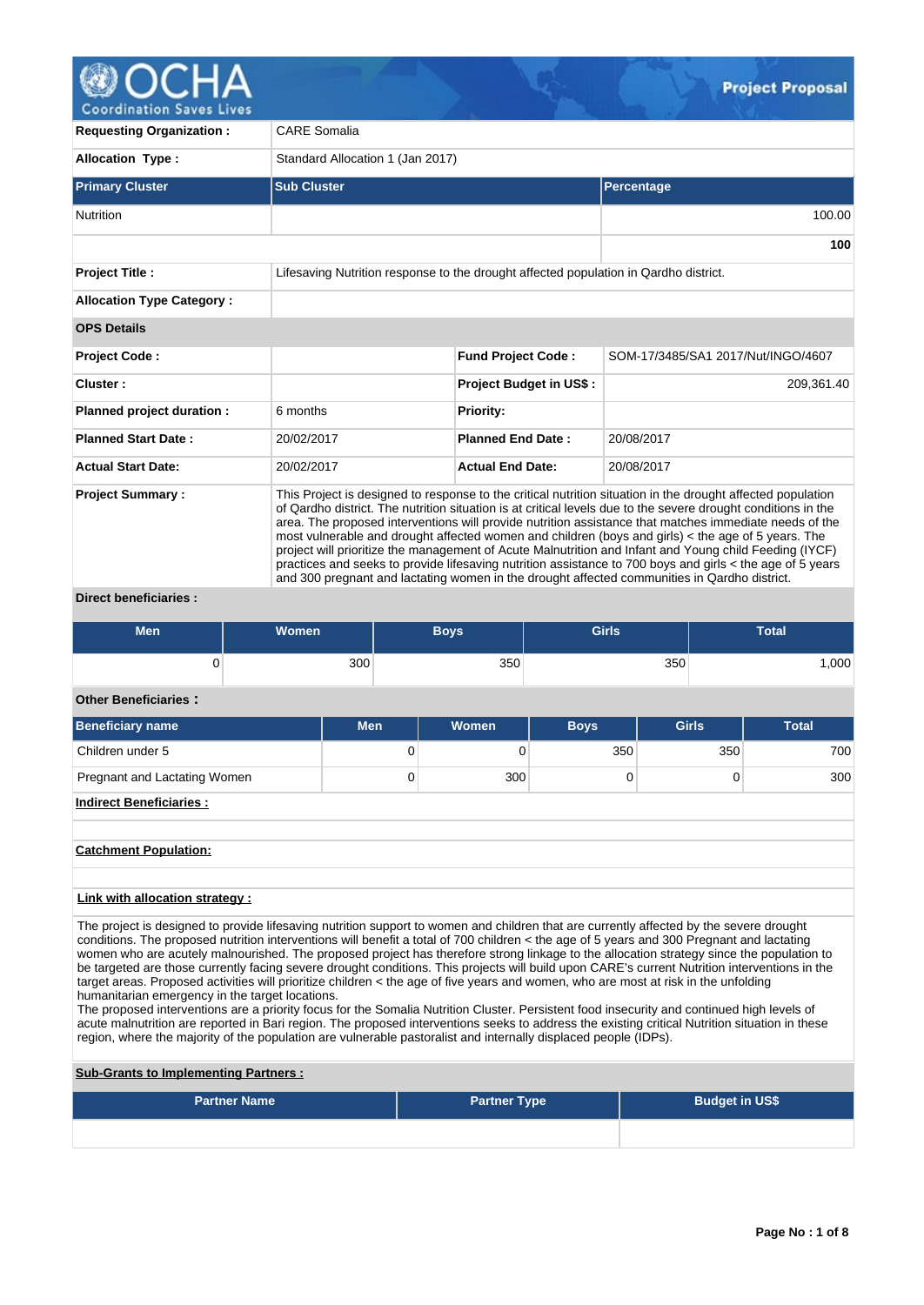## **Other funding secured for the same project (to date) :**

| <b>Other Funding Source</b> | <b>Other Funding Amount</b> |
|-----------------------------|-----------------------------|
| USAID/OFDA                  | 100,000.00                  |
|                             | 100,000.00                  |

## **Organization focal point :**

| <b>Name</b>                                                      | <b>Title</b>             | <b>Phone</b>         |               |
|------------------------------------------------------------------|--------------------------|----------------------|---------------|
| Maryan Hish Mohamed                                              | <b>Nutrition Advisor</b> | maryan.hish@care.org | +254721687881 |
| sabdow.bashir@care.org<br>Sabdow Bashir<br>Emergency team leader |                          |                      | +252907794455 |

## **BACKGROUND**

## **1. Humanitarian context analysis**

According to the Punt land's Humanitarian Affairs and Disaster management Agency (HADMA) updates on the current drought situation in Puntland, The drought situation in Puntland at large progressively deteriorated at an alarming rate. All regions of Puntland feel the burden of the drought. In Addition Puntland remains one of the worst drought hit places in Somalia for the last two years. The region has experienced below average rains for four consecutive seasons while some areas within Puntland recorded more missed rains in succession. This has impacted the lives of both pastoralists and the urban people. The poor performance of Deyr rains (October –December 2016) in particular have further exacerbated the situation and resulted to high malnutrition rates and displacement of many pastoralist families to the major urban cities and the nearby pastoral settlements. The most recent FSNAU update on December 2016, Qardho IDPs showed a significant deterioration (p<0.01) in nutrition situation with critical level of GAM (15.2%) and Serious level of SAM (2.3%) compared to GU 2016. High morbidity levels (39.3) have also been recorded in Deyr 2016 assessment. In Qardho, Global Acute Malnutrition (GAM) prevalence is above the Critical (15%) threshold. Some urban areas in Puntland in Particular Bari region, is facing food security deterioration and high rates of malnutrition due to worsening drought conditions and consequent increase in staple food prices that will lower food access. Food security and nutrition situation is expected to further deteriorate over the coming months with improvements not expected until the next Gu rains are established in April – July 2017. In general, the levels of acute malnutrition in Somalia have increased since July 2016. Results from 27 separate nutrition surveys conducted between November and December 2016 by FSNAU and partners indicate that an estimated 363 000 children under the age of five are acutely malnourished, including 71 000 who are severely malnourished and face increased risk of morbidity and death. Global Acute Malnutrition (GAM) prevalence is above the Critical (15%) threshold in 13 out of 27 rural and displaced population groups surveyed, Qardho being one of them. Severe Acute Malnutrition (SAM) is Critical/Very Critical (≥4.0%) in 6 out of 27 rural and displaced population groups surveyed.

## **2. Needs assessment**

Malnutrition rates in drought-affected areas of Bari region is at critical levels. Critical levels of acute malnutrition in Qardho (15.2% GAM levels) district with the current droughts indicate the need for robust and sustained nutritional support. The prevalence of GAM among the population in Qardho stands above 15%, which shows a critical situation as it surpasses above the 15% emergency threshold. Food security and nutrition situation is expected to further deteriorate over the coming months with improvements not expected until the next Gu rains are fully established in April - June 2017. If the 2017 Gu season is also poor, as currently forecast, the severity and magnitude of food insecurity will be even larger than currently anticipated. There will be reduction in availability of milk for children and reduction in access to water for both human and livestock consumption. The most recent FSNAU update on December 2016, showed a significant deterioration (p<0.01) in nutrition situation with critical level of GAM (15.2%) and Serious level of SAM (2.3%) in Qardho IDPs compared to GU 2016. High morbidity levels (39.3) have also been recorded in Deyr 2016 assessment in Qardho district. The higher levels of malnutrition in this population call for continued support and provision of lifesaving nutrition interventions. There is also need to strengthen appropriate child care practices and particularly in the provision of appropriate complementary foods. In addition Measures to improve food availability, provide sufficiently energy dense foods for young children, promote appropriate infant and young child feeding practices, and ensure environmental sanitation as well as adequate integrated basic health care services will be vital for preventing a deterioration in the nutritional situation.

## **3. Description Of Beneficiaries**

This Project will provide lifesaving nutrition assistance to 1000 drought affected women and children (boys and girls) < the age of 5 years in Qardho district that are currently experiencing severe drought conditions. The project will prioritize the management of Acute malnutrition and infant and young child feeding (IYCF) practices and seeks to provide emergency nutrition assistance to 700 boys and girls < the age of 5 years and 300 pregnant and lactating women in the drought affected communities in Qardho. CARE previous nutrition report forms the baseline for the beneficiary target.

### **4. Grant Request Justification**

Bari region in Puntland faces severe droughts and persistently high levels of acute malnutrition, undermining the survival of children less than 5 years, pregnant and lactating women. Rates of acute and chronic malnutrition have consistently exceeded the emergency threshold, mainly in the IDP settlements in Bari region. The ongoing drought situations are expected to further deteriorate the nutrition status of at risk population groups such as children under 5 years and pregnant and lactating women. There is need to continue and scale up with the nutrition services and in particular management of acute malnutrition. Due to the scale of the humanitarian situation in Puntland and the alarmingly high rates of acute malnutrition, Management of Severe and Moderate Acute Malnutrition(SAM \$ MAM) in proposed locations remains a high priority to prevent associated excess morbidity and mortality. CARE proposes to continue and scale up the management of acute malnutrition in Qardho district. Currently, the nutrition situation remains dire as confirmed by the results of FSNAU Post GU and the update of December 2016 report. Moreover, there was a deterioration in nutrition situation among Qardho IDPs with ''Critical'' GAM levels of 15.2%. This signifies a great need to upscale curative services, which are meant to avert possible mortalities resulting from acute malnutrition.

## **5. Complementarity**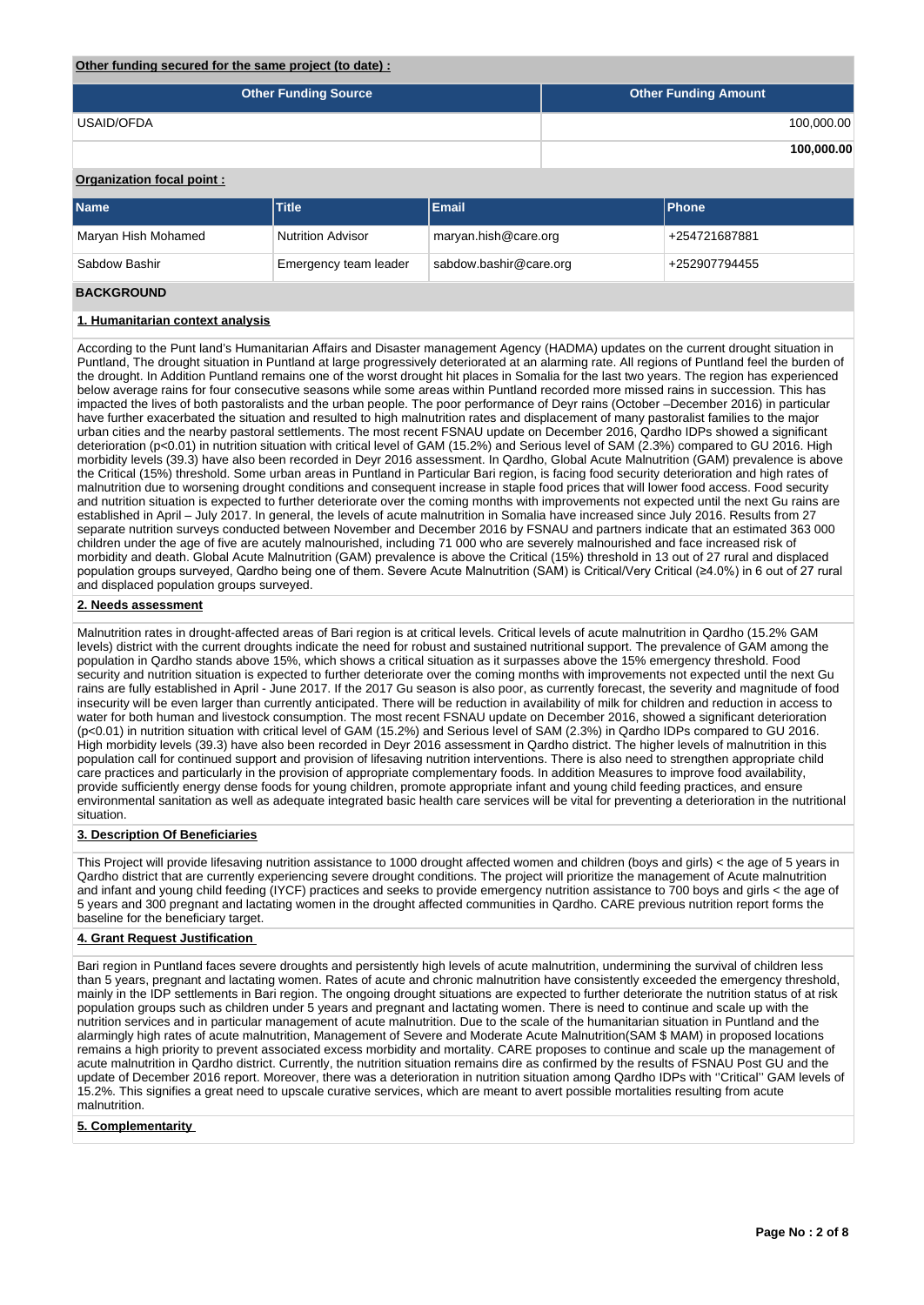CARE has strong programmatic presence in proposed regions through its development and humanitarian programming which complement each other. In particular, the organization has ongoing multisectoral activities (Nutrition, WASH, Livelihoods and protection) in Bari region that will complement proposed interventions. CARE is also implementing long-term development programs in the proposed project areas which include Education, Natural Resource Management and Livelihoods. CARE has ongoing works in rehabilitation of strategic water points (shallow wells and boreholes) in Bari region funded by USAID/OFDA that is targeting 21,000 beneficiaries (10,710 Women and 10,290 men). Nutrition intervention are also ongoing in Bari region that will complement proposed interventions. CARE has also provided Emergency water trucking activities in Bari region in the most recent. The organization has provided emergency water trucking to 14,130 persons in Ceel-Afweyn, Elrigavo, Garadag districts of Sanaag and 5,790 persons in Iskushuban, Qardo, Bandardayla districts of Bari region.

## **LOGICAL FRAMEWORK**

#### **Overall project objective**

To provide lifesaving nutrition intervention to 700 children under the age of 5 years and 300 pregnant and lactating women in vulnerable drought affected populations of Qardho districts in Bari region, Punt land Somalia

| <b>Nutrition</b>                                                                                                                                                                                                                               |                                                 |                                 |
|------------------------------------------------------------------------------------------------------------------------------------------------------------------------------------------------------------------------------------------------|-------------------------------------------------|---------------------------------|
| <b>Cluster objectives</b>                                                                                                                                                                                                                      | <b>Strategic Response Plan (SRP) objectives</b> | <b>Percentage of activities</b> |
| Strengthen lifesaving preventive nutrition<br>services for vulnerable population groups<br>focusing on appropriate infant and young<br>child feeding practices in<br>emergency, micronutrient interventions and<br>optimal maternal nutrition. | Somalia HRP 2017                                | 50                              |
| Improve equitable access to quality lifesaving<br>curative nutrition services through systematic<br>identifi cation, referral and treatment of<br>acutely malnourished cases                                                                   | Somalia HRP 2017                                | 50 <sup>°</sup>                 |

**Contribution to Cluster/Sector Objectives :** The project contributes to the Nutrition cluster objective one and two: a). strengthening lifesaving preventive nutrition services for vulnerable population groups focusing on appropriate infant and young child feeding practices in emergency, micro nutrient interventions and optimal maternal nutrition in Bari region. b). Improve equitable access to quality lifesaving curative nutrition services through systematic identification, referral and treatment of acutely malnourished cases.

## **Outcome 1**

Decreased rates of malnutrition and nutrition related morbidity and mortality in Children < the age 5 years and pregnant and lactating women in Qardho districts in Bari region.

## **Output 1.1**

## **Description**

At least 700 children under 5 years and 300 pregnant and lactating women are screened and admitted into the OTP and SFP programs in Qardho district.

## **Assumptions & Risks**

## **Activities**

**Activity 1.1.1** 

**Standard Activity : Community screening for malnutrition and referral**

Screening of children under the age of five years as well as pregnant and lactating women using anthropometric measurement. At least 350 girls and 350 boys under the age of five years and 300 pregnant and lactaing women screened for malnutrition

### **Activity 1.1.2**

## **Standard Activity : Infant and young child feeding counselling**

Provision of Nutrition counselling for caregiver. At least 500 caregivers receive nutrition counseling.

## **Activity 1.1.3**

**Standard Activity : Treatment of severe acute malnutrition in children 0-59months**

Provide Nutrition rehabilitation using RUTF and routine medications to 175 boys and 175 girls

**Activity 1.1.4** 

#### **Standard Activity : Treatment of moderately malnourished pregnant and lactating women**

Provide Nutrition rehabilitation using RUSF and routine medications to 300 Pregnant and Lactating women

**Activity 1.1.5** 

## **Standard Activity : Tretament of Moderate Acute malnutrition in children 0-59months**

Provide nutrition rehabilitation using RUSF and routine medications to 175 girls and 175 boys under the age of five years.

**Indicators**

|                 |                                                                                                                                                                                                                                   |                                                                | <b>End cycle beneficiaries</b> |                               |  |  | End<br>cycle |
|-----------------|-----------------------------------------------------------------------------------------------------------------------------------------------------------------------------------------------------------------------------------|----------------------------------------------------------------|--------------------------------|-------------------------------|--|--|--------------|
| Code            | <b>Cluster</b>                                                                                                                                                                                                                    | <b>Indicator</b>                                               | <b>Men</b>                     | Women   Boys   Girls   Target |  |  |              |
| Indicator 1.1.1 | Nutrition                                                                                                                                                                                                                         | Number of beneficiaries screened and referred for<br>treatment |                                |                               |  |  | 1.000        |
|                 | $\mathbf{r}$ . The set of the set of the set of the set of the set of the set of the set of the set of the set of the set of the set of the set of the set of the set of the set of the set of the set of the set of the set of t |                                                                |                                |                               |  |  |              |

**Means of Verification :** Monthly reports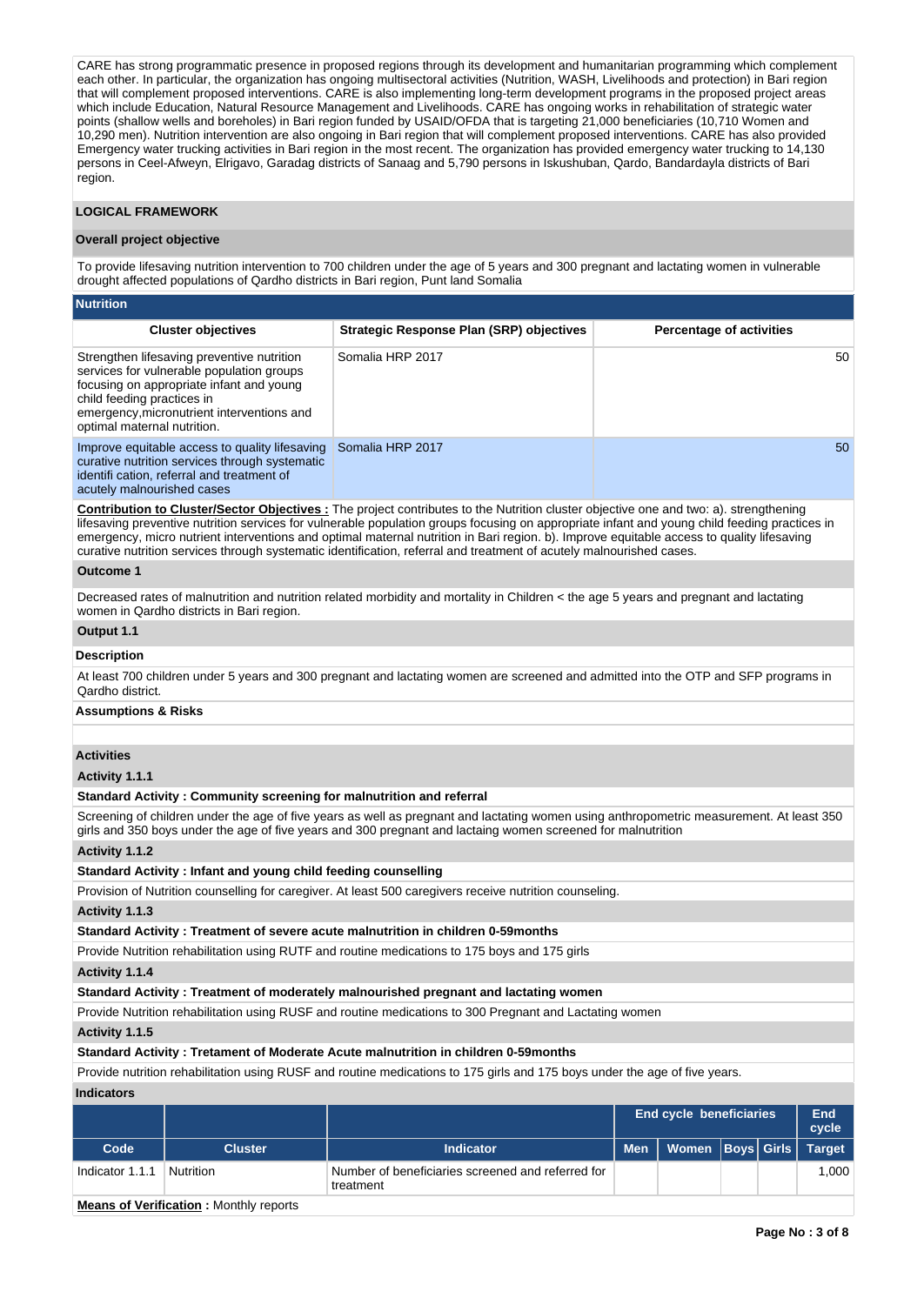| Indicator 1.1.2                                                         | Nutrition                                                               | Number of IYCF promotion sessions held                                                                                          | 500 |  |  |  |  |  |
|-------------------------------------------------------------------------|-------------------------------------------------------------------------|---------------------------------------------------------------------------------------------------------------------------------|-----|--|--|--|--|--|
| <b>Means of Verification: Monthly reports</b>                           |                                                                         |                                                                                                                                 |     |  |  |  |  |  |
| Indicator 1.1.3                                                         | Nutrition                                                               | Number of severely malnourished children under<br>the age of five years admitted in the OTP program                             | 350 |  |  |  |  |  |
|                                                                         | <b>Means of Verification:</b> Beneficiary registers and Monthly reports |                                                                                                                                 |     |  |  |  |  |  |
| Indicator 1.1.4                                                         | Nutrition                                                               | Number of moderately malnourished pregnant<br>and lactating women admitted to the TSFP<br>program to under go treatment.        | 300 |  |  |  |  |  |
|                                                                         | <b>Means of Verification:</b> Beneficiary registers and monthly reports |                                                                                                                                 |     |  |  |  |  |  |
| Indicator 1.1.5                                                         | Nutrition                                                               | Number of moderately malnourished children<br>under the age of five years admitted to the TSFP<br>program to under go treatment | 350 |  |  |  |  |  |
| <b>Means of Verification:</b> Beneficiary registers and monthly reports |                                                                         |                                                                                                                                 |     |  |  |  |  |  |
| <b>Additional Targets:</b>                                              |                                                                         |                                                                                                                                 |     |  |  |  |  |  |

## **M & R**

## **Monitoring & Reporting plan**

Close monitoring of project activities will be conducted throughout the project period to find out if project objectives are being met. Project progress will be monitored through site visit and observations, community feedback and monthly reporting. Day-to-day monitoring of project activities will be carried out by CARE field staff. The Nutrition adviser and M/E manager will conduct regular field visits to monitor and assess the project progress, quality of work, challenges, and pace of project implementation against the implementation plan. Monthly monitoring and overall activity progress reports will be compiled and shared with OCHA.

The program beneficiaries will be followed up, at the facility level, on a weekly (OTP) and Bi weekly (SFP) basis. During follow-up visits, each beneficiary will receive thorough physical examination as well as history taking. This will involve identification of any problems that might have arose during the previous week (could be medical and/or barriers to adequate adherence to treatment regimen), head to toe examination, taking of anthropometric measurements, carrying out an appetite test for each child and further medical investigation, where necessary. Following this, the action protocol will be used to guide the staff on the next steps to be taken.

All the information gathered will be documented in individual cards as well as the OTP and SFP register. Depending on the outcome of the physical examination and history taking, staff will draw a plan for follow-up of individual children who may require home visits as well as tailored messages. The ones who will have attained discharge criteria will be exited from the program using the discharge protocol. Those who default from the program will be followed up and traced by the Community Health Workers (CHWs) and will be returned to the program for continuation of treatment.

### **Workplan**

| Activitydescription                                                                                                                                                                                                                                                            | Year | $\overline{2}$ | 3            |          | -5       | 6 <sup>1</sup> | 7 <sup>8</sup>          |                         | 9 | 110111112 |  |
|--------------------------------------------------------------------------------------------------------------------------------------------------------------------------------------------------------------------------------------------------------------------------------|------|----------------|--------------|----------|----------|----------------|-------------------------|-------------------------|---|-----------|--|
| Activity 1.1.1: Screening of children under the age of five years as well as pregnant<br>and lactating women using anthropometric measurement. At least 350 girls and<br>350 boys under the age of five years and 300 pregnant and lactaing women<br>screened for malnutrition | 2017 | X.             | X.           | X.       | X.       | $\mathsf{x}$   | ΙX                      | ΙX                      |   |           |  |
| Activity 1.1.2: Provision of Nutrition counselling for caregiver. At least 500<br>caregivers receive nutrition counseling.                                                                                                                                                     | 2017 | X              | ΙX.          | IX.      | <b>X</b> | ΙX.            | $\mathsf{I} \mathsf{X}$ | ΙX                      |   |           |  |
| Activity 1.1.3: Provide Nutrition rehabilitation using RUTF and routine medications<br>to 175 boys and 175 girls                                                                                                                                                               | 2017 | X.             | <b>X</b>     | IX.      | <b>X</b> | <sup>X</sup>   | $\mathsf{I} \mathsf{X}$ | $\mathsf{I} \mathsf{X}$ |   |           |  |
| Activity 1.1.4: Provide Nutrition rehabilitation using RUSF and routine medications<br>to 300 Pregnant and Lactating women                                                                                                                                                     | 2017 | X.             | X.           | ΙX.      | <b>X</b> | ΙX.            | $\mathsf{I} \mathsf{X}$ | X                       |   |           |  |
| Activity 1.1.5: Provide nutrition rehabilitation using RUSF and routine medications<br>to 175 girls and 175 boys under the age of five years.                                                                                                                                  | 2017 | X.             | $\mathsf{X}$ | $\times$ | $\times$ | $\mathsf{x}$   | $\mathsf{I} \mathsf{X}$ | $\mathsf{I} \mathsf{X}$ |   |           |  |

## **OTHER INFO**

## **Accountability to Affected Populations**

CARE will involve local authorities and community leaders to ensure smooth running of project, enhanced community participation and long term sustainability. At the initial stage, CARE will organize and conduct community mobilization and sensitization sessions with key community stakeholders, such as community and religious leaders, local authorities, men, women, grandmothers and mothers-in-law to create awareness on key nutrition messages. CARE will also ensure integration of grandmothers and mothers-in-law actively into nutrition education programs to build on their roles and knowledge, while integrating key positive nutrition practices on breastfeeding. CARE will use its Feedback, Complaints and Response Mechanism (FCRM) system to provide a safe, accessible and effective channel for project beneficiaries to exercise their right to give feedback and raise complaints and for a response or redress to be given. This will assist CARE project team to improve the quality of assistance and accountability to stakeholders. A toll-free hotline dedicated for feedback and complaints has been established and will be disseminated to beneficiaries to provide unsolicited feedback/complaints. Collected FCRM data will be analyzed and disaggregated by sex, age and beneficiary categories (IDP, host population) and used to improve quality of service delivery.

Screening, admission and treatment of beneficiaries – the targeted beneficiaries will be screened by use of anthropometric measurement both at the community and the facility level by community health workers and nutrition workers respectively. Admission and treatment of all the beneficiaries to the nutrition programs will be based purely on Somalia IMAM guidelines. The information collected from the beneficiaries during admission will be filled-in in a register and beneficiary ration card. This ensures that only registered persons receive assistance. It will also help track beneficiaries during follow up visit and defaulter tracing. The delivery of this program will be done in a transparent manner by involving all the stakeholders (community leaders, government authorities and beneficiaries). CARE will work closely with the Ministry of Health in the implementation of this project and will ensure that the design of the project will have no negative impact or cause any harm to the beneficiaries. CARE will strengthen engagement with the beneficiaries through the existing feedback, complaints and response mechanisms where the beneficiaries will provide feedback or complaints in case any problems arises during program implementation period. .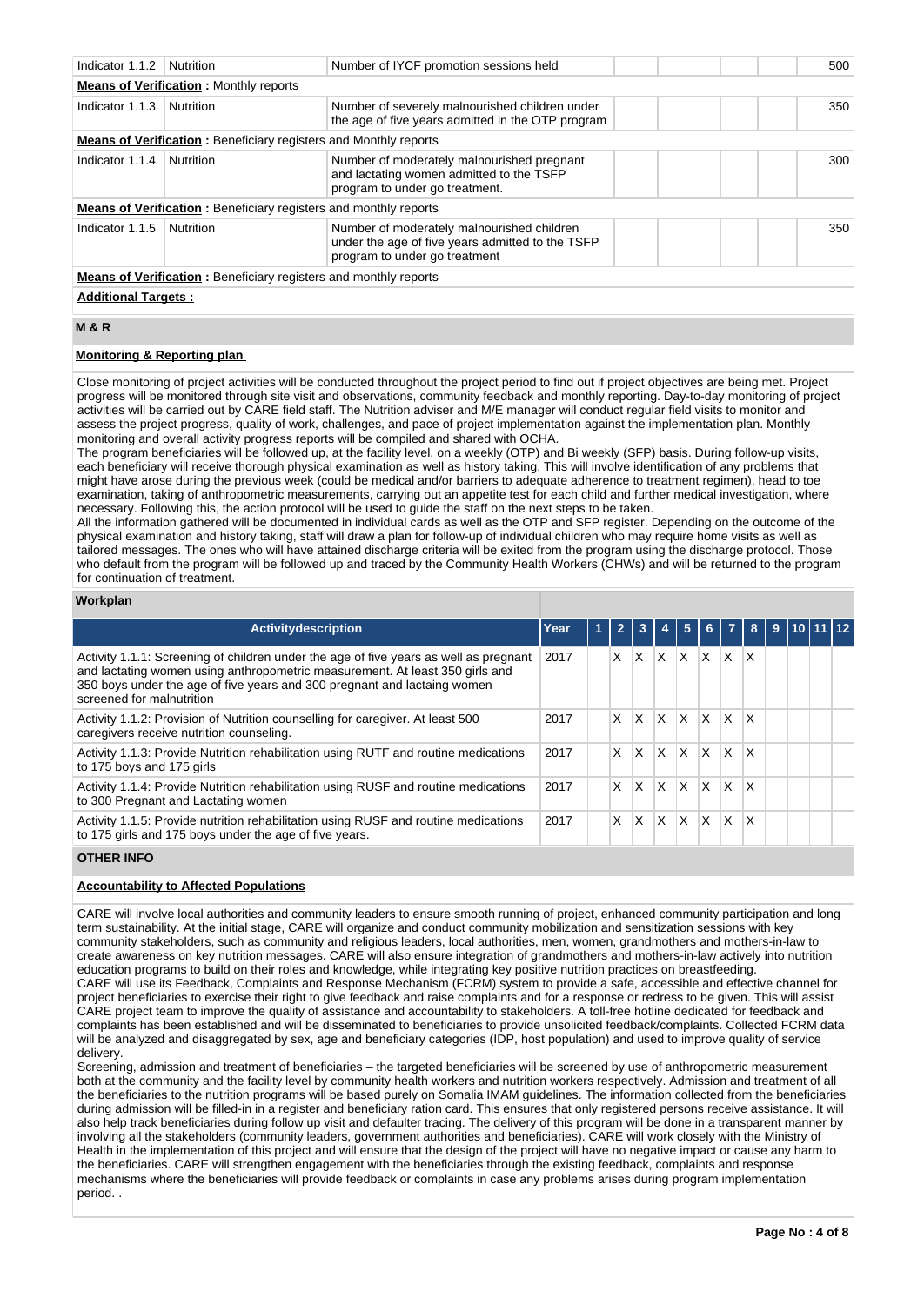#### **Implementation Plan**

CARE will implement all proposed nutrition interventions in partnership with the ministry of Health – Puntland. MoH will be responsible for the direct implementation of activities in the two target locations, MoH nutrition workers will be seconded to the project and they will receive monthly incentive from CARE. This ensures sustainability of the interventions beyond CARE s support as the capacity of the MoH staff to deliver quality services is improved. CARE has strong programmatic presence in Puntland and especially Bari region supported by an operational office in Bosaso and Garowe. In addition, CARE will coordinate with UNICEF and other Nutrition cluster partners working in the same area of intervention to ensure information sharing and no duplication and overlap of activities. Close monitoring of project activities will be conducted throughout the project period. Project progress will be monitored through site visit and observations, community feedback and monthly reporting. Day-to-day monitoring of project activities will be carried out by CARE field staff. The Nutrition adviser and M/E manager will conduct regular field visits to monitor and assess the project progress, quality of work, challenges, and pace of project implementation against the implementation plan.

The key staff who will be involved in the successful implementation of this project will include: a nutrition advisor who will provide technical guidance and oversight for the project and she will be the main focal person for this project. There will also be two nutrition project officer will be responsible for direct implementation of all nutrition interventions in Qardho districts. They will also supervise the Ministry nutrition staff in the implementation of the project. The project will also have a monitoring and evaluation officer who will provide technical support related to M/E functions including data collection, quality controls report writing and documentation of best practices. There will be a finance Officer will be in-charge of all finance related issues including, data entry, review and documentations of all payments and extraction of reports.

#### **Coordination with other Organizations in project area**

| Name of the organization                 | Areas/activities of collaboration and rationale                                                                                                                                                                                                                                                                                                                                                                                           |
|------------------------------------------|-------------------------------------------------------------------------------------------------------------------------------------------------------------------------------------------------------------------------------------------------------------------------------------------------------------------------------------------------------------------------------------------------------------------------------------------|
| <b>UNICEF and Other Cluster Partners</b> | CARE will coordinate with UNICEF and other Nutrition cluster<br>partners working in the same area of intervention to ensure<br>information sharing and no duplication and overlap of activities.                                                                                                                                                                                                                                          |
| Ministry of Health - Puntland            | CARE will work in partnership with the Ministry of Health (MoH) in<br>Punt land in the implementation of this project. MoH will be<br>responsible for the direct implementation of activities in the target<br>locations. CARE will also closely work with the nutrition cluster<br>members and attend the nutrition cluster meetings in Punt land to<br>ensure no duplication in activities and that gaps are covered where<br>possible. |
| <b>Environment Marker Of The Project</b> |                                                                                                                                                                                                                                                                                                                                                                                                                                           |

# **Gender Marker Of The Project**

2a- The project is designed to contribute significantly to gender equality

#### **Justify Chosen Gender Marker Code**

CARE will implement project activities in an impartial and non-discriminatory manner that promotes equal access to nutrition services for both male and female beneficiaries. Admission to the nutrition programs will be based purely on Somalia IMAM guidelines. CARE will continuously assess vulnerabilities to identify most vulnerable members of the community, such as ethnic minorities, pregnant and lactating women, and children <5 years, unaccompanied minors, widows and girls and prioritize them for assistance. In Qardho CARE works directly with Puntland Ministry of Health (MoH) staff in the implementation of all its nutrition activities. This ensures sustainability of the interventions beyond CARE s support as the capacity of the MoH staff to deliver quality services is improved. In this project CARE plans to continue with the same approach.

#### **Protection Mainstreaming**

The proposed nutrition activities will take into consideration, the special nutrition needs of the most vulnerable groups such as pregnant /lactating women, children under 5 years, adolescent girls and women of childbearing age. Issues that could pose danger to the lives of the beneficiaries, such as security related issues and distance to nutrition sites would be identified on a continuous basis and risk mitigation measures developed. CARE seeks to scale up nutrition activities in existing sites, which are easily and safely accessible. The project team will work closely with the IDP camp committees, host community as well as the Ministry of Health –Puntland, in regularly finding out new nutritional needs of different vulnerable groups. The appropriate working hours during which nutrition services are provided will be agreed upon, to ensure that all persons, including women, children and the elderly have access to services. CARE will ensure that there are adequate levels of female staff in the nutrition sites, with skills and experience in women and children. The project team will ensure that target beneficiaries are trained on the proper use of the nutrition supplies such as the RUTF and RUSF. Issues related to confidentiality and privacy of the beneficiaries will be upheld. The monitoring and evaluation team (M&E Manager, M&E Officer) as well as the Nutrition Advisors and Nutrition Supervisor will, on regular basis, assess the nutrition sites to find out whether service delivery are adequate and if services are provided in a dignified manner. CARE has a policy on sexual exploration and abuse (PSEA) that will guide the team during beneficiary selection and provision of services.

## **Country Specific Information**

## **Safety and Security**

CARE conducts regular monitoring of the security situation in all project areas and has security procedures put in place to take care of project staff and other resources at all times. CARE maintains good relationships with communities and key stakeholders, ensuring a perception of fairness and transparency in planning. CARE's Security Adviser and security field manager continually monitors the security situation in all target areas. In the case of sustained deterioration in security or access, CARE may briefly suspend and in extreme cases relocate activities to more secure areas where similar needs exist, although it is expected that security situation will allow continuity of services. Currently, the security situation of the project target region is stable.

#### **Access**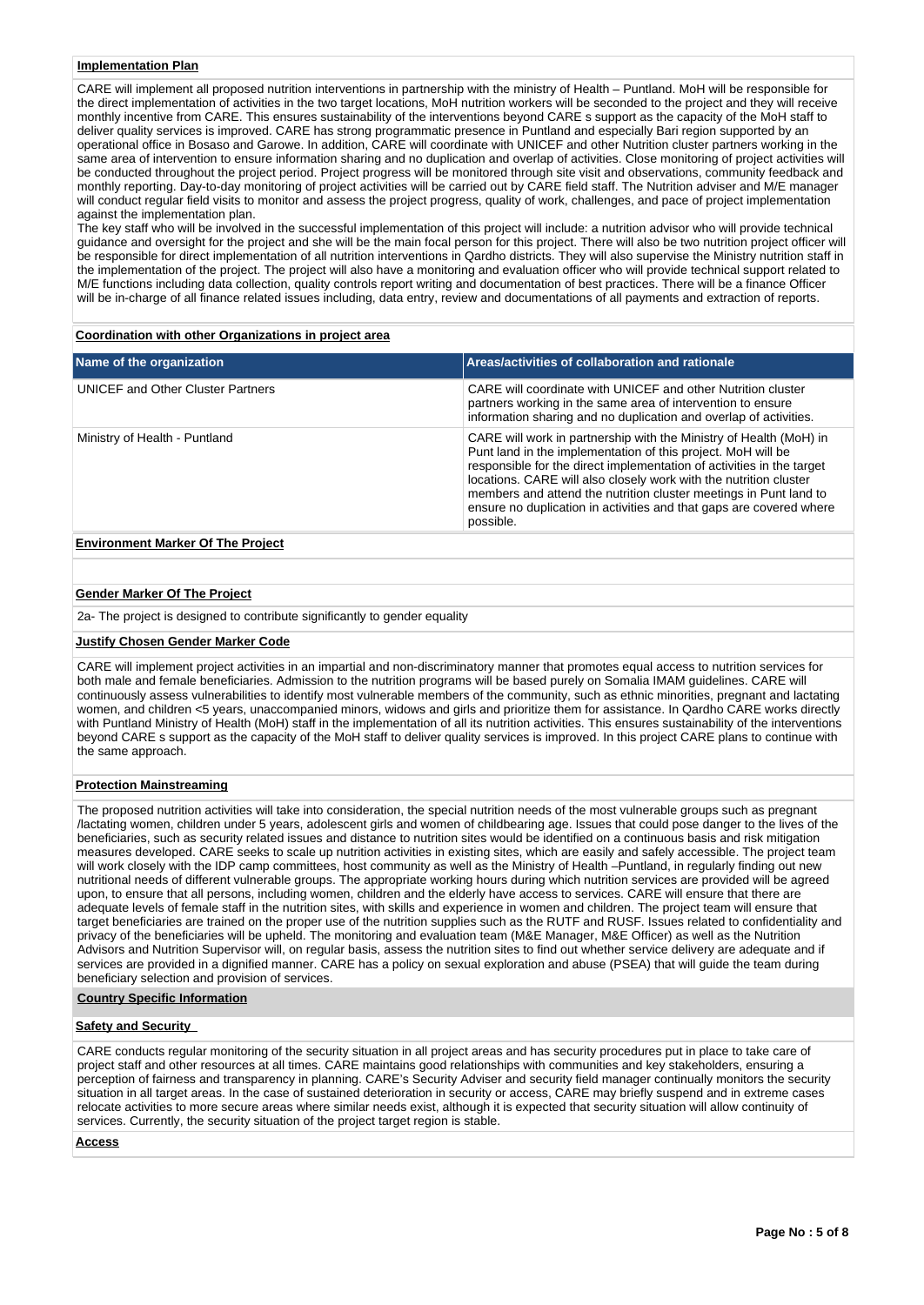CARE maintains permission to operate and access remains open; reasonable stability in the security situation is maintained; and logistical pipelines remain open. CARE maintains good relationships with communities and key stakeholders, ensuring a perception of fairness and transparency in planning. The targeted areas are accessible to CARE and other partners. CARE has been working and continues to work in the proposed project region and has successfully engaged local communities to mitigate against access/security risks. The organization has strong community acceptance in the target locations which will enable successful implementation of proposed project.

# **BUDGET**

| Code | <b>Budget Line Description</b>                                                                                                                                                                                                                                                                                                                                         |   | D/S Quantity | <b>Unit</b>                 | <b>Duration</b>        | $\frac{9}{6}$ | <b>Total Cost</b> |  |  |  |
|------|------------------------------------------------------------------------------------------------------------------------------------------------------------------------------------------------------------------------------------------------------------------------------------------------------------------------------------------------------------------------|---|--------------|-----------------------------|------------------------|---------------|-------------------|--|--|--|
|      |                                                                                                                                                                                                                                                                                                                                                                        |   |              | cost                        | Recurran charged<br>ce | to CHF        |                   |  |  |  |
|      | <b>Staff and Other Personnel Costs</b>                                                                                                                                                                                                                                                                                                                                 |   |              |                             |                        |               |                   |  |  |  |
| 1.1  | <b>Emergency Director</b>                                                                                                                                                                                                                                                                                                                                              | D |              | $1 \mid 10,50$<br>0.00      | 6                      | 5.00          | 3,150.00          |  |  |  |
|      | Provides overall leadership to the emergency team to ensure quality programming. The position has direct responsibility to<br>oversee and provide direction to matters of emergency and relating to the donor regulations. Based in Nairobi he will devote 5%<br>of his time to the project.                                                                           |   |              |                             |                        |               |                   |  |  |  |
| 1.2  | Humanitarian Coordinator                                                                                                                                                                                                                                                                                                                                               | D |              | $1 \mid 5,901$<br>.00       | 6                      | 5.00          | 1,770.30          |  |  |  |
|      | The position has overall responsibilities to coordinate all emergency projects and ensure quality program implementation and<br>monitoring at field level. He will constantly be relating to Emergency Director in order for the donor to get the right information on<br>progress of the project. He is based in Garowe and will devote 5% of his time to the project |   |              |                             |                        |               |                   |  |  |  |
| 1.3  | Emergency Team Leader - North                                                                                                                                                                                                                                                                                                                                          | D |              | $1 \, 4,900$<br>.00         | 6                      | 15.00         | 4,410.00          |  |  |  |
|      | Based in Garowe he will devote 15% of his time to the project. The position is also based in the field and will provide technical<br>support to the implementing team.                                                                                                                                                                                                 |   |              |                             |                        |               |                   |  |  |  |
| 1.4  | <b>Nutrition Advisor</b>                                                                                                                                                                                                                                                                                                                                               | D |              | $1 \mid 4,000$<br>.00       | 6                      | 50.00         | 12,000.00         |  |  |  |
|      | The Nutrition Advisor will provide technical guidance and oversight for the Nutrition sector. she will dedicate 50% of her time to<br>the project                                                                                                                                                                                                                      |   |              |                             |                        |               |                   |  |  |  |
| 1.5  | <b>Project Officers</b>                                                                                                                                                                                                                                                                                                                                                | D |              | $2 \mid 2,000$<br>.00       | 6                      | 40.00         | 9,600.00          |  |  |  |
|      | These two positions will be responsible for direct implementation of all nutrition interventions. They will dedicate 40% of their time<br>to the project.                                                                                                                                                                                                              |   |              |                             |                        |               |                   |  |  |  |
| 1.6  | M&E Officer                                                                                                                                                                                                                                                                                                                                                            | D |              | $1 \mid 1,078$<br>.00       | 6                      | 30.00         | 1,940.40          |  |  |  |
|      | she will devote 30% of her time to the project. The position will provide technical support related to M/E functions including data<br>collection, quality controls report writing and documentation of best practices.                                                                                                                                                |   |              |                             |                        |               |                   |  |  |  |
| 1.7  | Finance Officer-Garowe                                                                                                                                                                                                                                                                                                                                                 | S |              | $1 \mid 1,637$<br>.00       | 6                      | 15.00         | 1,473.30          |  |  |  |
|      | The Finance Officer will be in-charge of all finance related issues including, data entry, review and documentations of all<br>payments and extraction of reports. He will dedicate 15% of his time to the project.                                                                                                                                                    |   |              |                             |                        |               |                   |  |  |  |
| 1.8  | <b>Finance Director</b>                                                                                                                                                                                                                                                                                                                                                | S |              | $1 \mid 8,450$<br>.00       | 6                      | 5.00          | 2,535.00          |  |  |  |
|      | The position provides both financial and grants management leadership. Reviews budgets and donor reports. Based in Nairobi<br>he will devote 5% of his time to the project.                                                                                                                                                                                            |   |              |                             |                        |               |                   |  |  |  |
| 1.9  | <b>Grants Manager - Garowe</b>                                                                                                                                                                                                                                                                                                                                         | S |              | $1 \overline{5,004}$<br>.00 | 6                      | 10.00         | 3,002.40          |  |  |  |
|      | This position is responsible of grants management -monitoring, reporting and compliance and based in the field. she will dedicate<br>10% of her time to the project.                                                                                                                                                                                                   |   |              |                             |                        |               |                   |  |  |  |
| 1.10 | Community Health Workers (CHW) Incentives                                                                                                                                                                                                                                                                                                                              | D |              | 15 150.0<br>0               | 6                      | 100.00        | 13,500.00         |  |  |  |
|      | The project will provide monthly incentives to fifteen (15) Community Health Workers (CHWs) working in Qardho. They will be<br>fully dedicated to the project.                                                                                                                                                                                                         |   |              |                             |                        |               |                   |  |  |  |
| 1.11 | Nutrition supervisors                                                                                                                                                                                                                                                                                                                                                  | D |              | 2 400.0<br>$\Omega$         | 6                      | 100.00        | 4,800.00          |  |  |  |
|      | This are the Ministry of health facility in charges who be responsible for all the nutrition activities in Qardho district. They will be<br>responsible for day to day supervision of all the activities. They will be fully dedicated to this project.                                                                                                                |   |              |                             |                        |               |                   |  |  |  |
| 1.12 | Outpatient Therapeutic Program (OTP) and Targeted<br>Supplementary Feeding Program (TSFP) Nurses                                                                                                                                                                                                                                                                       | D |              | 3 350.0<br>0                | 6                      | 100.00        | 6,300.00          |  |  |  |
|      | The nurses will ensure effective management of clinical and other ailments at OTP and TSFP centers. The nurses will perform<br>medical checkup and history taking as well as administration of systematic treatment. They will be fully dedicated to the project                                                                                                       |   |              |                             |                        |               |                   |  |  |  |
| 1.13 | <b>Measures</b>                                                                                                                                                                                                                                                                                                                                                        | D |              | 2 280.0<br>0                | 6                      | 100.00        | 3,360.00          |  |  |  |
|      | The measures will be responsible for taking all the anthropometric measurements at the Nutrition sites. They will be fully<br>dedicated to the project                                                                                                                                                                                                                 |   |              |                             |                        |               |                   |  |  |  |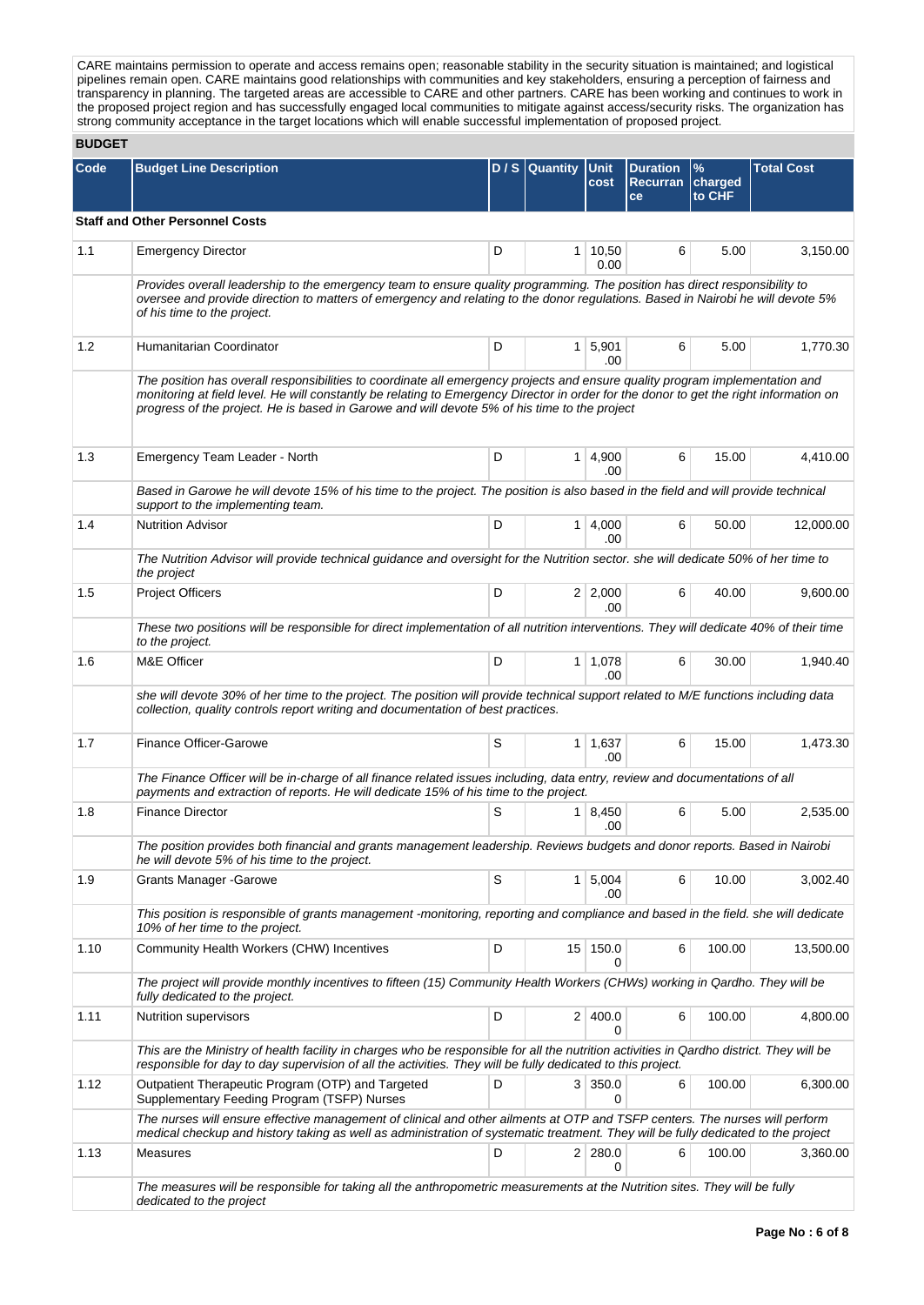| 1.14          | Registrars                                                                                                                                                                                                                                                                                                                                                                                                                                                               | D                                                                                                                                                                                                                                                                                                                                                               |                | 2 280.0<br>0        | 6            | 100.00 | 3,360.00  |  |  |
|---------------|--------------------------------------------------------------------------------------------------------------------------------------------------------------------------------------------------------------------------------------------------------------------------------------------------------------------------------------------------------------------------------------------------------------------------------------------------------------------------|-----------------------------------------------------------------------------------------------------------------------------------------------------------------------------------------------------------------------------------------------------------------------------------------------------------------------------------------------------------------|----------------|---------------------|--------------|--------|-----------|--|--|
|               | The registrars will be recording the beneficiaries details in both the registrars and the ration cards. They will also ensure that the<br>beneficiary records are well kept. They will be fully dedicated to the project.                                                                                                                                                                                                                                                |                                                                                                                                                                                                                                                                                                                                                                 |                |                     |              |        |           |  |  |
| 1.15          | Infant and young child feeding (IYCF) Counselors                                                                                                                                                                                                                                                                                                                                                                                                                         | D                                                                                                                                                                                                                                                                                                                                                               |                | $2 \mid 265.0$<br>0 | 6            | 100.00 | 3,180.00  |  |  |
|               | The IYCF counselors will be responsible for all the nutrition related counseling activities in the nutrition centers as well as routine<br>health education. They will be dedicated 100% to the project.                                                                                                                                                                                                                                                                 |                                                                                                                                                                                                                                                                                                                                                                 |                |                     |              |        |           |  |  |
|               | <b>Section Total</b>                                                                                                                                                                                                                                                                                                                                                                                                                                                     |                                                                                                                                                                                                                                                                                                                                                                 |                |                     |              |        | 74,381.40 |  |  |
|               | Supplies, Commodities, Materials                                                                                                                                                                                                                                                                                                                                                                                                                                         |                                                                                                                                                                                                                                                                                                                                                                 |                |                     |              |        |           |  |  |
| 2.1           | Nutrition supplies - Ready to Use Therapeutic Food (RUTF)                                                                                                                                                                                                                                                                                                                                                                                                                | D                                                                                                                                                                                                                                                                                                                                                               |                | 830 80.00           | 1            | 100.00 | 66,400.00 |  |  |
|               | For management of Severe Acute Malnutrition (SAM), the project will procure a total of 830 cartons as part of the nutrition<br>supplies for the targeted 700 beneficiaries under SAM management. Each carton costs US\$ 80. Total requested amount is<br>therefore US\$ 66,400.                                                                                                                                                                                          |                                                                                                                                                                                                                                                                                                                                                                 |                |                     |              |        |           |  |  |
| 2.2           | Nutrition supplies - Ready to Use Supplementary Food (RUSF) D                                                                                                                                                                                                                                                                                                                                                                                                            |                                                                                                                                                                                                                                                                                                                                                                 |                | 252 90.00           | $\mathbf{1}$ | 100.00 | 22,680.00 |  |  |
|               | For management of Moderate Acute Malnutrition (MAM), the project will procure a total of 252 cartons as part of the nutrition<br>supplies for the targeted 300 beneficiaries under MAM management. Each carton costs US\$ 90. Total requested amount is<br>therefore US\$ 22,680                                                                                                                                                                                         |                                                                                                                                                                                                                                                                                                                                                                 |                |                     |              |        |           |  |  |
| 2.3           | Information, Education and Communication (IEC Materials)                                                                                                                                                                                                                                                                                                                                                                                                                 | D                                                                                                                                                                                                                                                                                                                                                               | 1 <sup>1</sup> | 3,000<br>.00        | $\mathbf{1}$ | 100.00 | 3,000.00  |  |  |
|               | This are practical information guide for health and nutrition promotion messages. its has pictorial images and information that is<br>simple and easy to understand which will be used by both the nutrition workers and the beneficiaries as a guide, this will cost<br>approximately \$3000. This line will cover the cost of procuring IEC materials such as fliers, brochures, Nutrition counseling cards<br>and posters).<br>The breakdown is attached.             |                                                                                                                                                                                                                                                                                                                                                                 |                |                     |              |        |           |  |  |
| 2.4           | Beneficiary registers and ration cards                                                                                                                                                                                                                                                                                                                                                                                                                                   | D                                                                                                                                                                                                                                                                                                                                                               | $1 \square$    | 2,900<br>.00        | 1            | 100.00 | 2,900.00  |  |  |
|               | This line covers the cost of procuring Beneficiary registers and ration cards. This will cost approximately \$2900. The breakdown<br>is attached.                                                                                                                                                                                                                                                                                                                        |                                                                                                                                                                                                                                                                                                                                                                 |                |                     |              |        |           |  |  |
| 2.5           | <b>Branding and Visibility</b>                                                                                                                                                                                                                                                                                                                                                                                                                                           | D                                                                                                                                                                                                                                                                                                                                                               |                | 6 250.0<br>0        | $\mathbf{1}$ | 100.00 | 1,500.00  |  |  |
|               | This line covers the costs of billboards with the donor and CARE logo to be erected in the nutrition sites for visibility purpose. The<br>breakdown is attached.                                                                                                                                                                                                                                                                                                         |                                                                                                                                                                                                                                                                                                                                                                 |                |                     |              |        |           |  |  |
|               | <b>Section Total</b>                                                                                                                                                                                                                                                                                                                                                                                                                                                     |                                                                                                                                                                                                                                                                                                                                                                 |                |                     |              |        | 96,480.00 |  |  |
| <b>Travel</b> |                                                                                                                                                                                                                                                                                                                                                                                                                                                                          |                                                                                                                                                                                                                                                                                                                                                                 |                |                     |              |        |           |  |  |
| 5.1           | Vehicle rental (Including fuel)                                                                                                                                                                                                                                                                                                                                                                                                                                          | D                                                                                                                                                                                                                                                                                                                                                               |                | $1 \mid 1,700$      | 6            | 100.00 | 10,200.00 |  |  |
|               |                                                                                                                                                                                                                                                                                                                                                                                                                                                                          |                                                                                                                                                                                                                                                                                                                                                                 |                | .00                 |              |        |           |  |  |
|               | This line cover cost related to one hired vehicle dedicated to this project                                                                                                                                                                                                                                                                                                                                                                                              |                                                                                                                                                                                                                                                                                                                                                                 |                |                     |              |        |           |  |  |
| 5.2           | Per diem and accomodation on mission                                                                                                                                                                                                                                                                                                                                                                                                                                     | D                                                                                                                                                                                                                                                                                                                                                               |                | 4 240.0<br>0        | 6            | 100.00 | 5,760.00  |  |  |
|               | This line will cover meals and accommodation of project staff based in Puntland and who are undertaking activity implementation<br>and monitoring. Key staff on mission include Nutrition Advisor, Area manager, M&E officer and Project officers. It is estimated 4<br>staff will be engaged in monitoring of activities for a period of a month spending at least 3 nights at a costs of US\$80 per days to<br>cover the costs of meals and accommodation for 6 months |                                                                                                                                                                                                                                                                                                                                                                 |                |                     |              |        |           |  |  |
| 5.3           | Local Flights - Somalia                                                                                                                                                                                                                                                                                                                                                                                                                                                  | D                                                                                                                                                                                                                                                                                                                                                               | $\mathbf{1}$   | 250.0<br>0          | 6            | 100.00 | 1,500.00  |  |  |
|               |                                                                                                                                                                                                                                                                                                                                                                                                                                                                          | One trip per month for the senior staff (Emergency director) based in Nairobi to provide oversight supervision while visiting<br>project sites, preferably using ECHO estimated to costs US\$200 and additional US\$50 payment at the airport. In total one trip is<br>estimated to cost US\$250 and a total of 6 trips will be made during the project period. |                |                     |              |        |           |  |  |
|               | <b>Section Total</b>                                                                                                                                                                                                                                                                                                                                                                                                                                                     |                                                                                                                                                                                                                                                                                                                                                                 |                |                     |              |        | 17,460.00 |  |  |
|               | <b>General Operating and Other Direct Costs</b>                                                                                                                                                                                                                                                                                                                                                                                                                          |                                                                                                                                                                                                                                                                                                                                                                 |                |                     |              |        |           |  |  |
| 7.1           | Office rent contribution - Puntland                                                                                                                                                                                                                                                                                                                                                                                                                                      | D                                                                                                                                                                                                                                                                                                                                                               | 1              | 1,666<br>.70        | 6            | 30.00  | 3,000.06  |  |  |
|               | Country office Rent (Nairobi) will be providing overall coordination, while Garowe office which are the area offices will provide<br>program support for the project activities in Bari region. The project will make a partial contribution to the office rent in Garowe &<br>Nairobi at 30%. The break down is attached.                                                                                                                                               |                                                                                                                                                                                                                                                                                                                                                                 |                |                     |              |        |           |  |  |
| 7.2           | Office Utilities (Garowe and Nairobi)                                                                                                                                                                                                                                                                                                                                                                                                                                    | D                                                                                                                                                                                                                                                                                                                                                               |                | 2   500.0<br>0      | 6            | 30.00  | 1,800.00  |  |  |
|               | The project will make a partial contribution to the office utilities in Garowe and Nairobi at 30%. the break down is attached under                                                                                                                                                                                                                                                                                                                                      |                                                                                                                                                                                                                                                                                                                                                                 |                |                     |              |        |           |  |  |
| 7.3           | the documents tab.<br>Communication and Internet (Garowe & Nairobi)                                                                                                                                                                                                                                                                                                                                                                                                      | S                                                                                                                                                                                                                                                                                                                                                               |                | 2 375.0<br>0        | 6            | 30.00  | 1,350.00  |  |  |